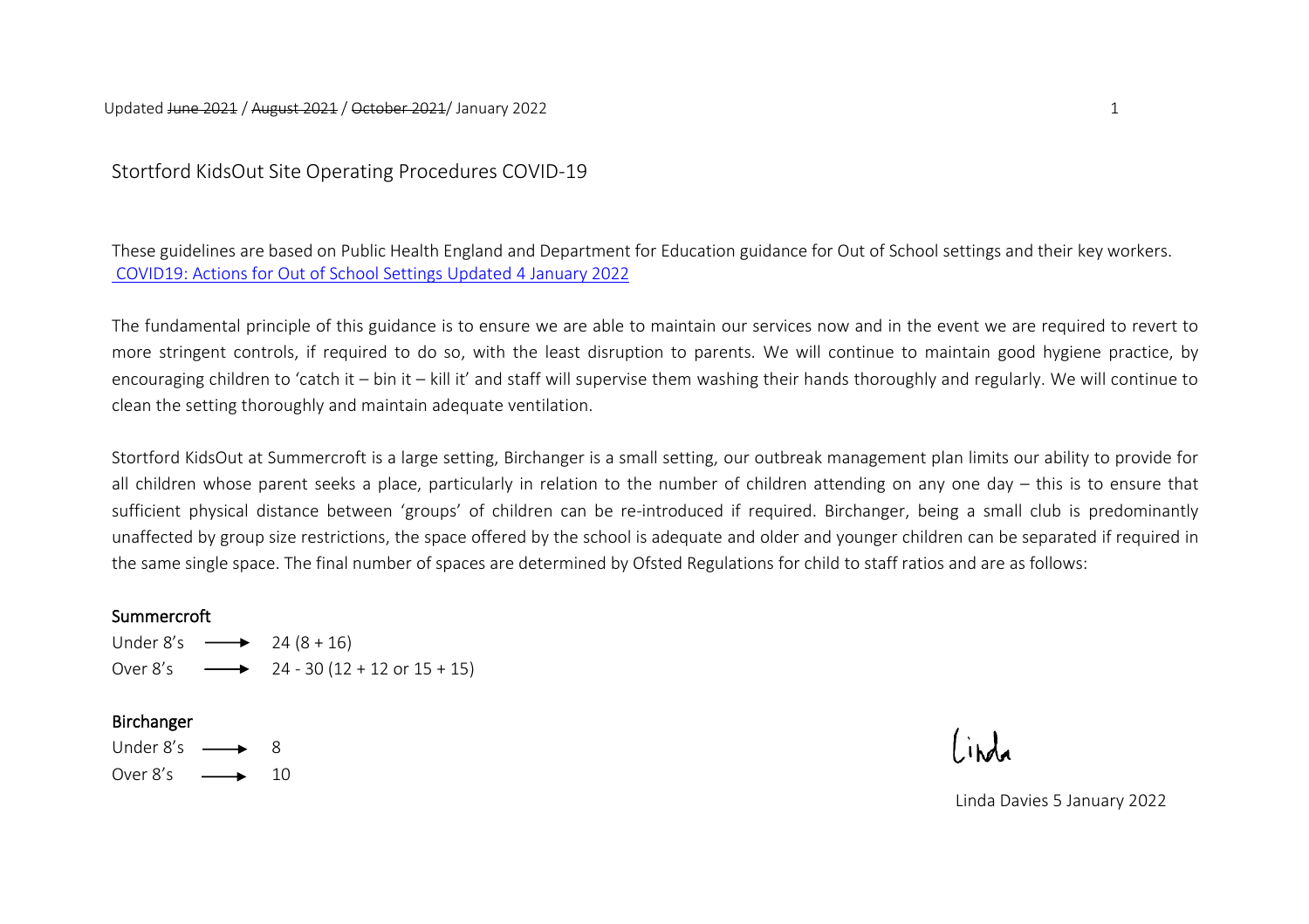| <b>FOCUS</b> | <b>ASPECT</b>                    | RECOMMENDATIONS for PROCEDURE                                                                                                                                                                                                                                                                                                                                                                                                                                                                                                                                  |
|--------------|----------------------------------|----------------------------------------------------------------------------------------------------------------------------------------------------------------------------------------------------------------------------------------------------------------------------------------------------------------------------------------------------------------------------------------------------------------------------------------------------------------------------------------------------------------------------------------------------------------|
| Children     | Attendance                       | Only children who are symptom free or have completed the required isolation period will be<br>$\bullet$<br>permitted to attend the setting.<br>Children testing positive with a RT-PCR are not permitted to attend the club and will need to<br>$\bullet$<br>follow guidelines for returning.                                                                                                                                                                                                                                                                  |
|              | Physical distancing/<br>grouping | The children play indoors and outdoors together<br>$\bullet$<br>Children washing hands will be monitored by staff<br>$\bullet$<br>Any child hurt or upset will be attended to by staff in the proximity required for the<br>situation. If a younger child needs a cuddle, they will receive one, an older child will be<br>encouraged to enter into dialogue with us in the first instance.<br>If required, children will be isolated when unwell either outdoors or in an indoor space not<br>$\bullet$<br>occupied by others music room until parents arrive |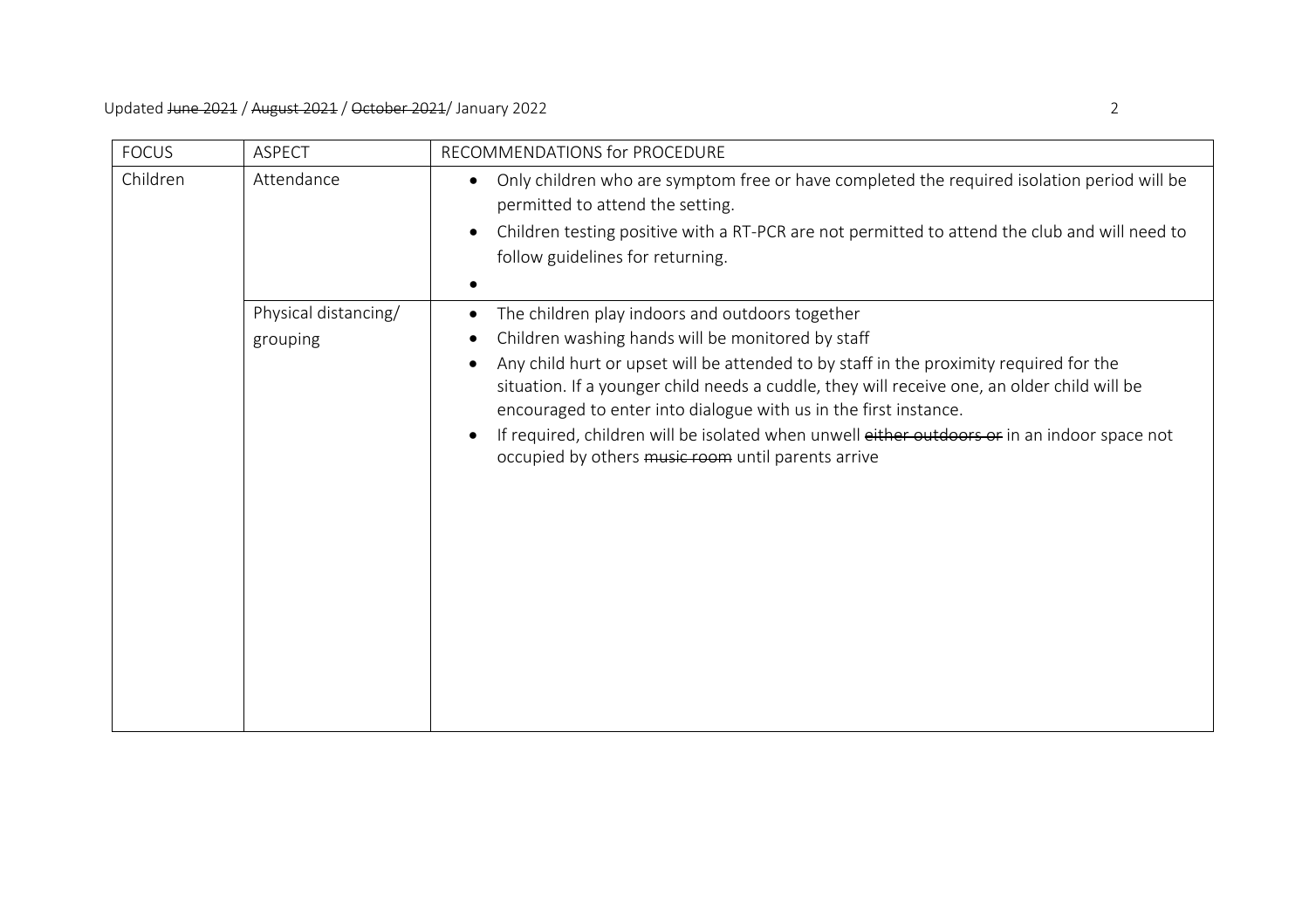|       | Wellbeing and<br>education | Children will be supported in age appropriate ways to understand the steps they can take to<br>$\bullet$<br>keep themselves safe including regular hand washing, coughing, sneezing into a tissue and<br>discarding safely                                                                                                                                                                                                                                                                                                                                                                                                                                   |
|-------|----------------------------|--------------------------------------------------------------------------------------------------------------------------------------------------------------------------------------------------------------------------------------------------------------------------------------------------------------------------------------------------------------------------------------------------------------------------------------------------------------------------------------------------------------------------------------------------------------------------------------------------------------------------------------------------------------|
|       |                            | Children will be supported to understand the changes and challenges they may be<br>$\bullet$<br>encountering because of Covid-19. Staff will ensure they are aware of a child's need for<br>attachment and emotional support                                                                                                                                                                                                                                                                                                                                                                                                                                 |
| Staff | Attendance                 | Staff will only attend the club if they are symptom free, have completed the required<br>$\bullet$<br>isolation period or receive a negative PCR test result.<br>We will maintain staff to child ratios as a maximum 1 adult : 8 children under 8 and for Over<br>8's 1: 10 at Birchanger and 1: 12 Summercroft. We will try to re-employ an additional<br>member of staff at Summercroft, the larger of the two settings, to give us ample<br>manageability to support the continued hygiene and care routines required. When this is<br>not possible, the number of children attending will be limited to those indicated at the start<br>of this document |
|       | Deployment                 | We will not need to use the revised Ofsted Emergency Revisions to the EYFS that<br>provide many settings with flexibility on ratios and qualifications to make operating<br>feasible for children in the EYFS<br>Qualified staff will be present in each room, club leaders will always be present every day.<br>$\bullet$<br>Staff are trained in first aid, safeguarding children, and infection control                                                                                                                                                                                                                                                   |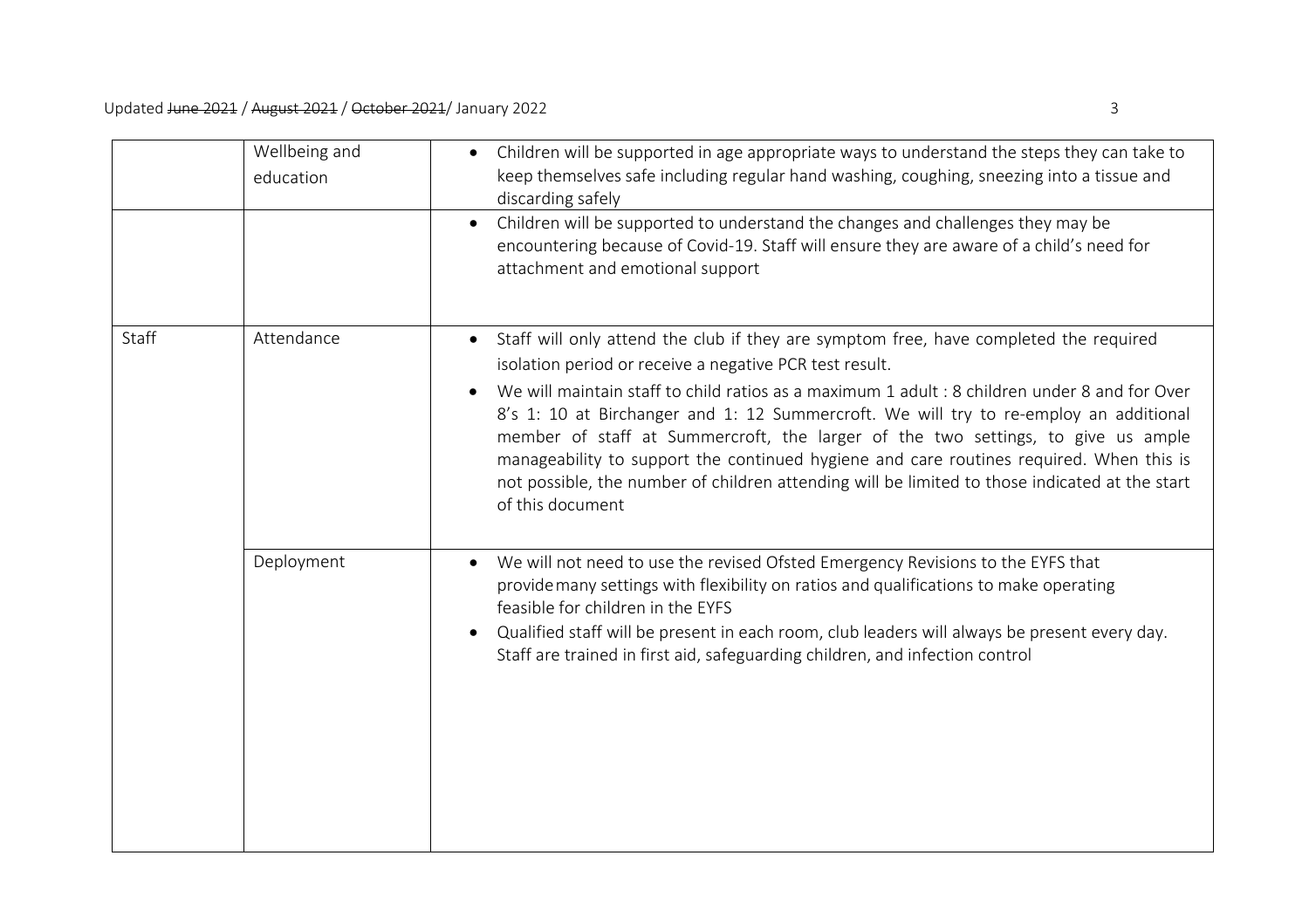|         | Training            | All staff have received updated instruction and training in infection control before<br>returning to work from furlough. All staff have been offered support to prepare them for a<br>new way of working. They have attended a virtual staff meeting where we have discussed<br>and agreed our operational procedures, COVID19 risk assessment and updated<br>information about coronavirus, have been discussed fully.                                                                                                                                                                                                                                                                                                             |
|---------|---------------------|-------------------------------------------------------------------------------------------------------------------------------------------------------------------------------------------------------------------------------------------------------------------------------------------------------------------------------------------------------------------------------------------------------------------------------------------------------------------------------------------------------------------------------------------------------------------------------------------------------------------------------------------------------------------------------------------------------------------------------------|
| Parents | Physical distancing | Only parents who are symptom free and or have completed the required isolation periods will<br>be able to drop off or collect their child<br>From November 2021 - end of March 2022, parents collecting children from after sch<br>will be permitted to enter the Green Suite entrance only, one at a time. The arrangement at<br>Birchanger is similar - parents will be invited into the entrance hall only, one at a time.<br>On dropping off in the mornings, staff will welcome parents & children outside the<br>building. Parents should hand over to staff maintaining social distance<br>We may adjust the procedures for dropping off and collecting / point/place of arrival/collection<br>and advise parents in advance |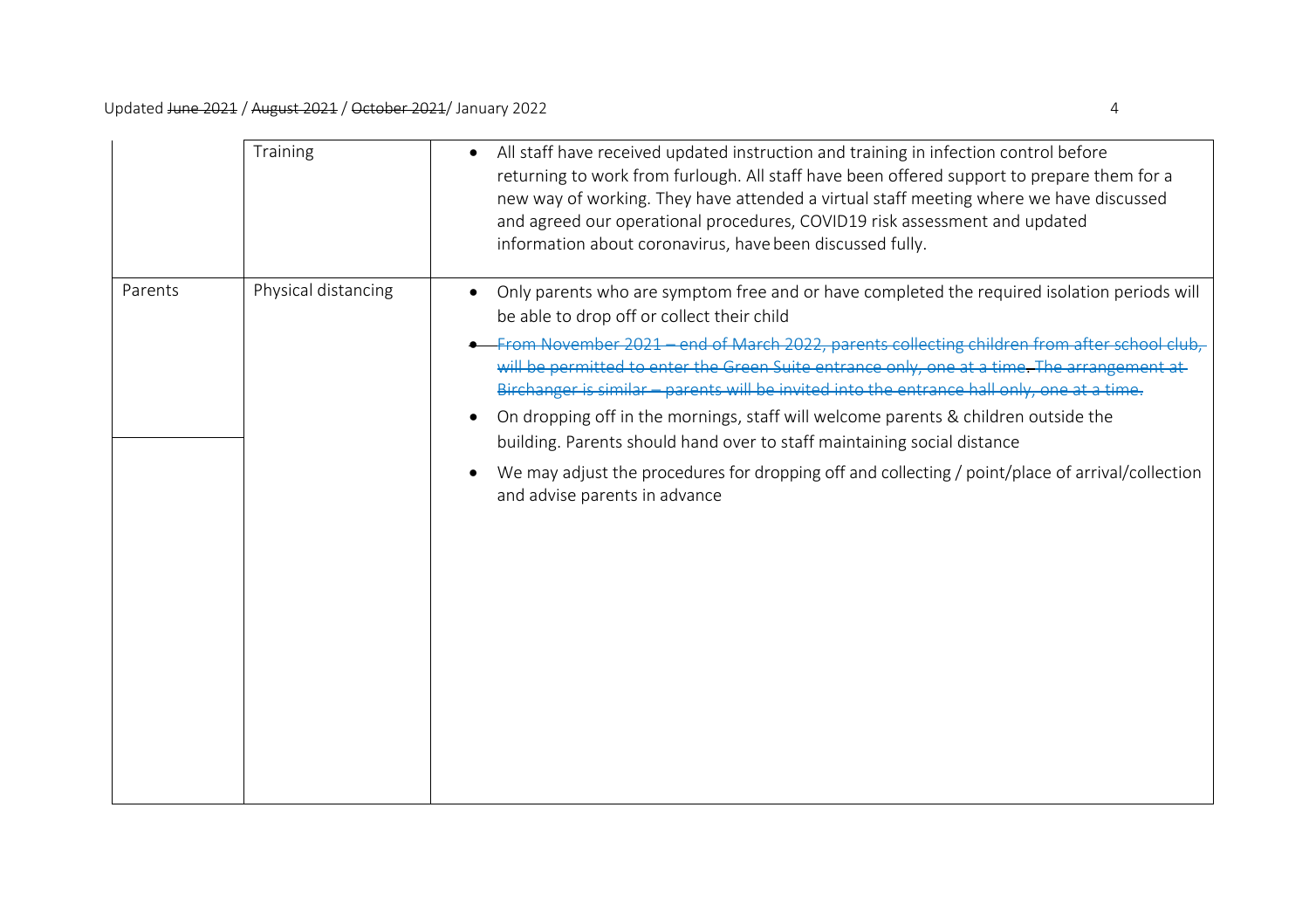|          | Communications                               | All parents will be expected to play a full and vital role in supporting us to maintain these safe<br>$\bullet$<br>operating procedures and any other measures that may evolve over time. We need your<br>support to ensure the health, wellbeing and safety of children, staff and each of you as<br>parents. Important updates will be communicated via email. |
|----------|----------------------------------------------|------------------------------------------------------------------------------------------------------------------------------------------------------------------------------------------------------------------------------------------------------------------------------------------------------------------------------------------------------------------|
| Visitors | Visits                                       | There will no permitted visitors to the Green Suite unless for emergency repairs or<br>$\bullet$<br>maintenance purposes<br>There will be no settling of new children with parents in the building / play spaces<br>$\bullet$                                                                                                                                    |
| Travel   | Travel associated with<br>setting operations | Staff and Parents are encouraged to travel alone, using your own transport<br>$\bullet$<br>There will be no outings from the club into the local community.<br>$\bullet$<br>Forest School activities will take place within the grounds of the host school<br>$\bullet$                                                                                          |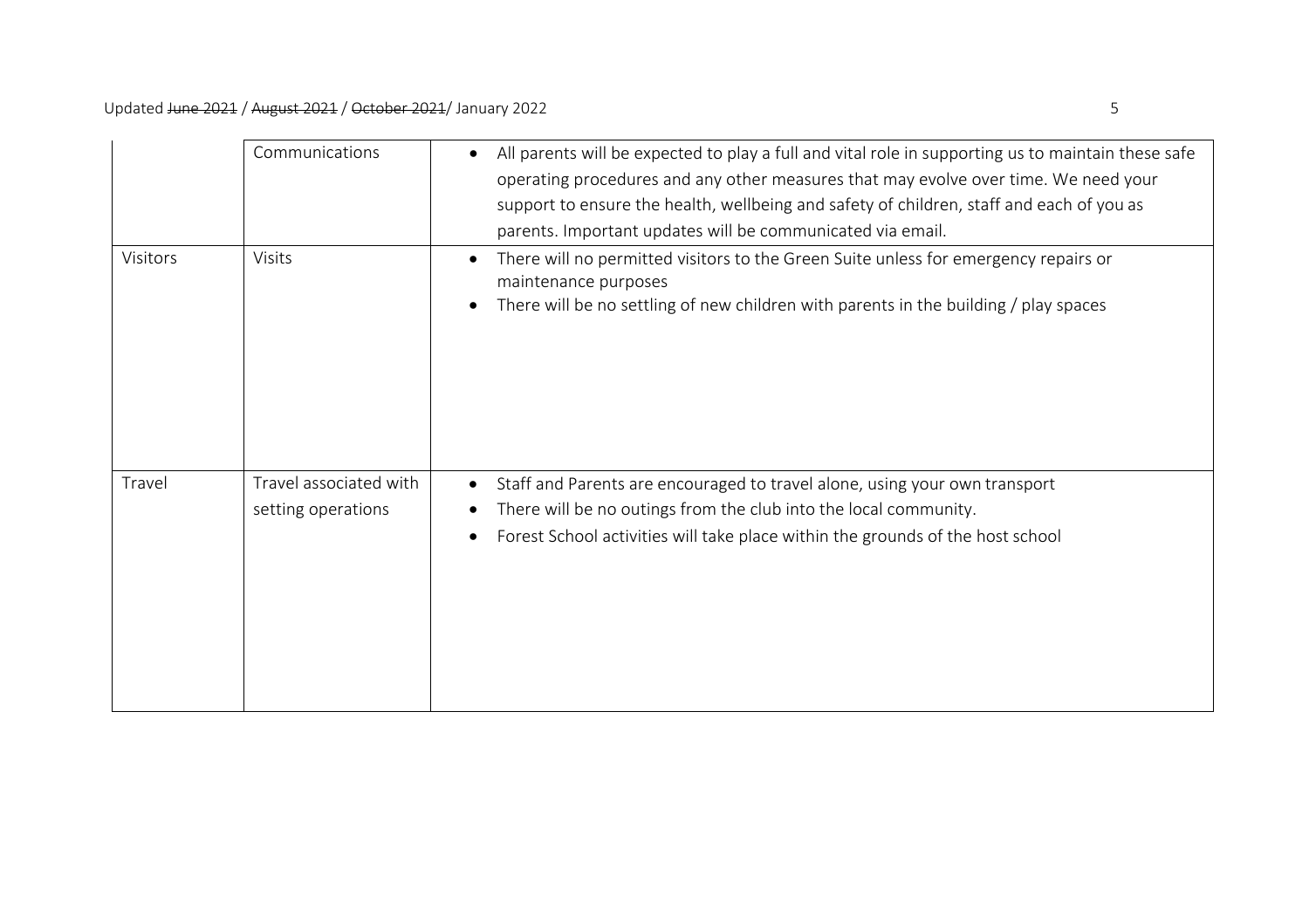| Hygiene and<br>Health &<br>Safety | Hand Washing    | All children and staff must wash their hands upon arrival at club<br>Children and staff members are encouraged to wash their hands frequently for 20 seconds<br>Staff will monitor children in age appropriate groups washing hands                                                                                                                                                                                                                     |
|-----------------------------------|-----------------|---------------------------------------------------------------------------------------------------------------------------------------------------------------------------------------------------------------------------------------------------------------------------------------------------------------------------------------------------------------------------------------------------------------------------------------------------------|
|                                   | Cleaning        | (Summercroft only) We will implement an enhanced cleaning schedule twice once a day,<br>$\bullet$<br>this includes furniture, surfaces, toys, equipment, and floors. Floors are washed daily by the<br>host schools<br>Communal areas, touch points and hand washing facilities are cleaned and sanitised<br>twice a day<br>Staff inspect the toilets every hour to clean and sanitise touch points                                                     |
|                                   | Waste disposal  | All waste is disposed of in a hygienic and safe manner as usual at least twice a day, more if<br>required<br>Used tissues are disposed of immediately                                                                                                                                                                                                                                                                                                   |
|                                   | Laundry         | Children will take home all soiled clothes<br>$\bullet$                                                                                                                                                                                                                                                                                                                                                                                                 |
|                                   | Risk assessment | We will continue to risk assess the setting and practice in line with updated Guidance from<br>$\bullet$<br>Public Health England / NHS Test & Trace / DfE                                                                                                                                                                                                                                                                                              |
|                                   | PPE             | Government guidance is that PPE is not required for general use in our setting to protect<br>against COVID-19 transmission. Disposable aprons, gloves, masks, protective gown are<br>all available.<br>Clinical grade masks are available to staff. They are not required for use indoors or<br>outdoors in a playwork setting and we prefer staff to not wear a mask<br>PPE will be required to clean the isolation room / area after use<br>$\bullet$ |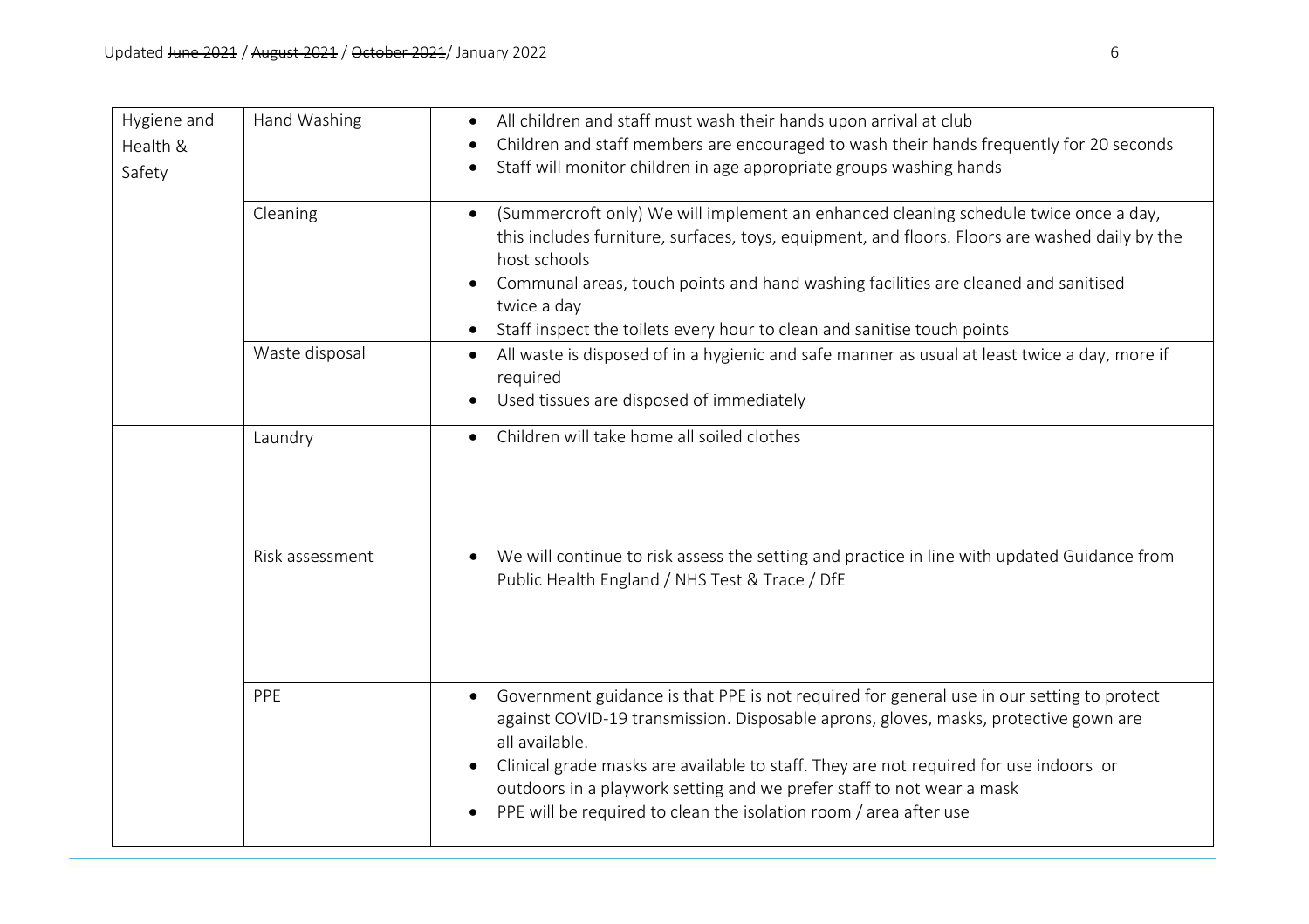| Premises | <b>Building</b> | A routine health & safety check will be conducted.<br>Air conditioning units are standalone and may be used when required when temperatures rise<br>in the summer term (Summercroft only)<br>The heating is set to normal room temperature in the Autumn Term; the water<br>temperature to the hot water tap has been increased from $30 - 50$ degrees<br>Windows must always be open to ensure ventilation<br>We will make use of the outdoor space where possible for activities, taking the 'indoors' out |
|----------|-----------------|--------------------------------------------------------------------------------------------------------------------------------------------------------------------------------------------------------------------------------------------------------------------------------------------------------------------------------------------------------------------------------------------------------------------------------------------------------------------------------------------------------------|
|          | Resources       | Children are not permitted to bring items from home into club, this includes mobile phones or<br>tablets.<br>All resources required for play and learning experiences of children will be washed regularly,<br>some resources will be washed more frequently e.g. paintbrushes, scissors etc<br>Equipment used by staff e.g. a club mobile is allocated to the person in charge on any given<br>day. Staff are required to clean and sanitise the phone before handing over to a colleague.                  |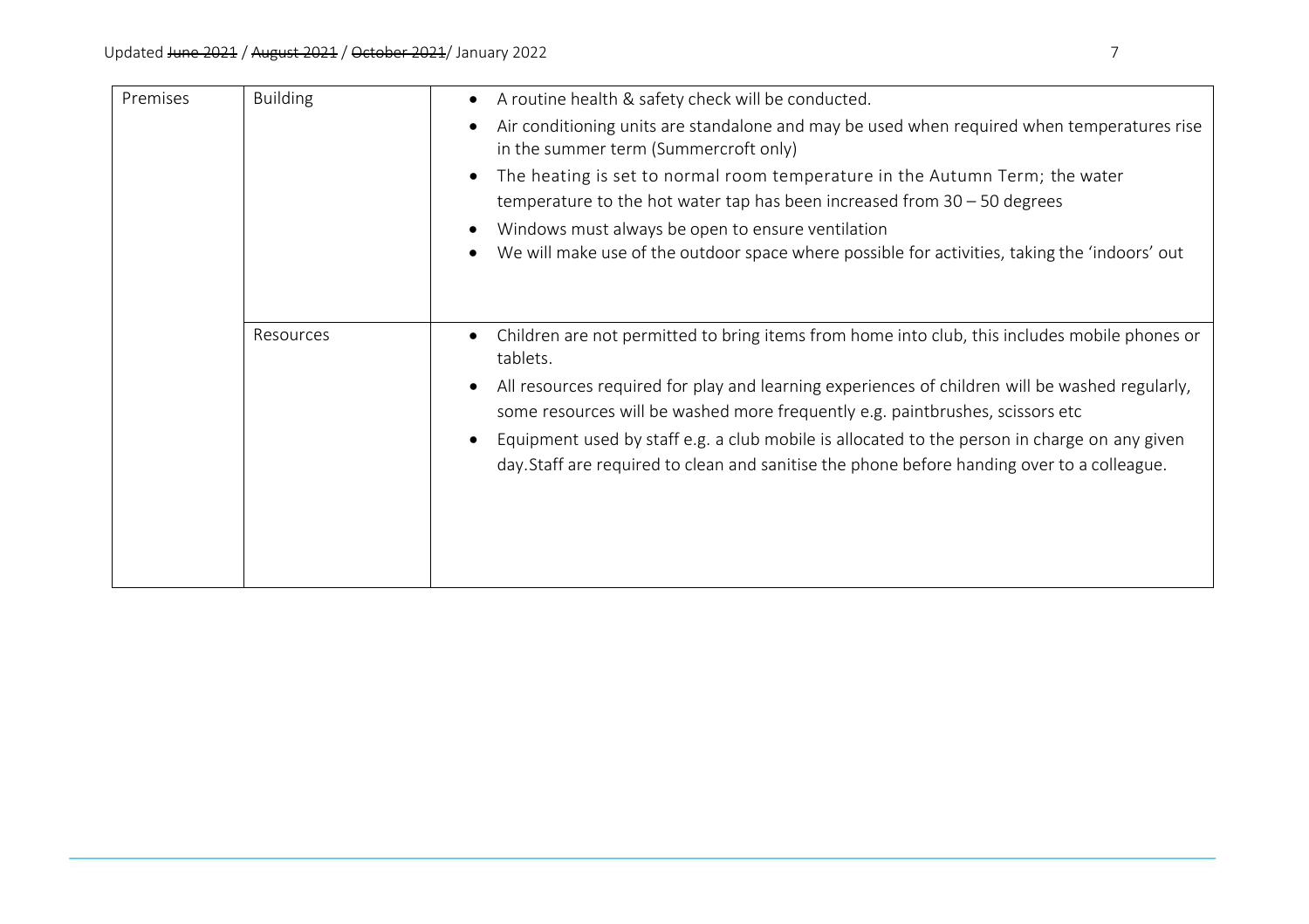| Supplies | Procurement &<br>monitoring | We will ensure an adequate supply of essential supplies and contingency plans are in place to<br>$\bullet$<br>minimise the impact of any shortages.                                                                                                                                                                                                                               |
|----------|-----------------------------|-----------------------------------------------------------------------------------------------------------------------------------------------------------------------------------------------------------------------------------------------------------------------------------------------------------------------------------------------------------------------------------|
|          |                             | We will not be able to operate without essential supplies required for ensuring infection<br>$\bullet$<br>control                                                                                                                                                                                                                                                                 |
|          |                             | A monitoring system for the supply of hygiene stock items is in place, ensuring availability<br>$\bullet$<br>to meet the operational needs of the setting.                                                                                                                                                                                                                        |
|          |                             | HC Only. We will limit the food preparation required, children will bring packed lunches<br>$\bullet$<br>and light tea options, easily individualised for children, will be selected avoiding shared<br>plates. Staff will serve the children with food wearing gloves.<br>If a supply of food is interrupted, we have procedures in place to ensure the appropriate<br>$\bullet$ |
|          |                             | food alternatives are sourced.                                                                                                                                                                                                                                                                                                                                                    |